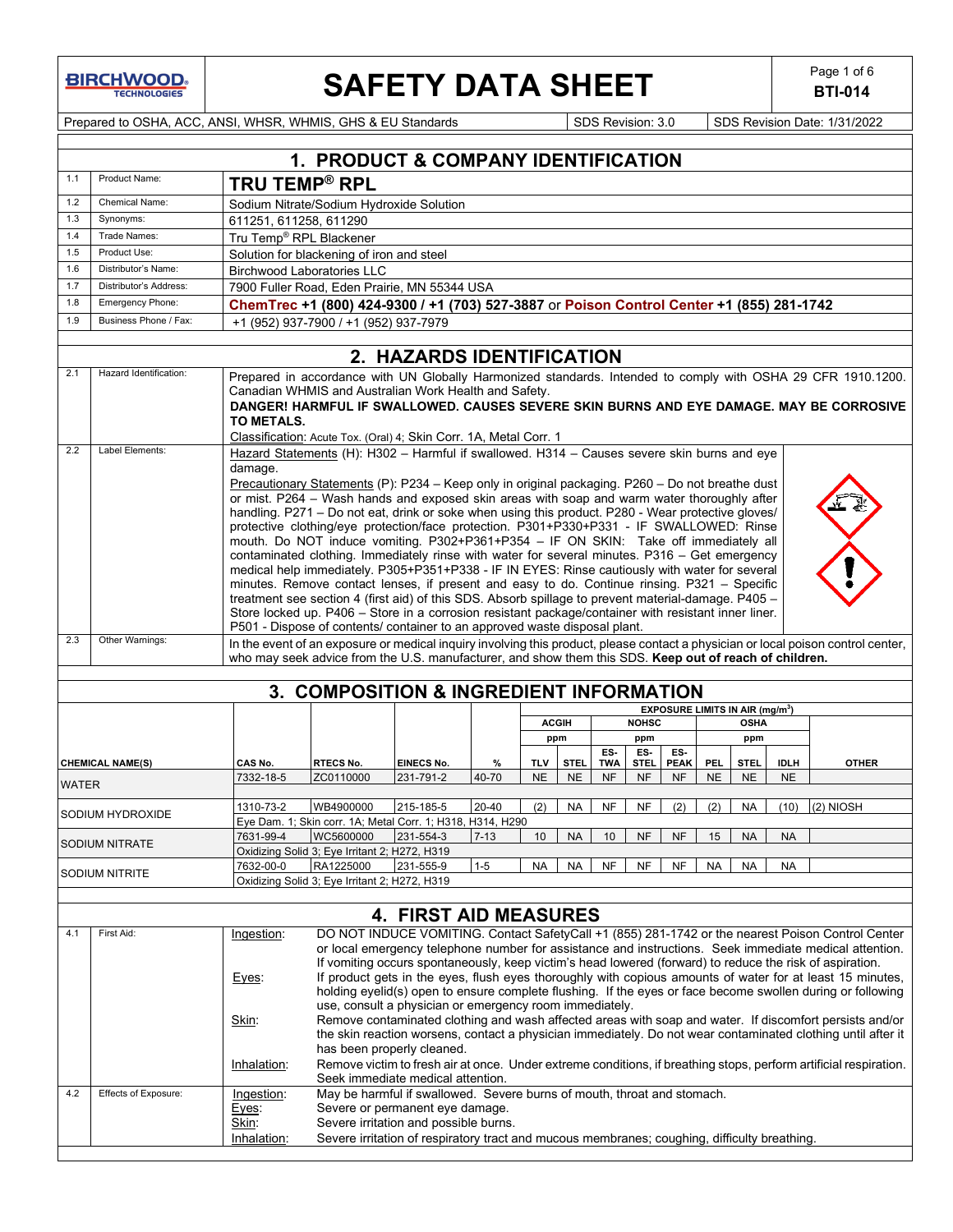**BIRCHWOOD** 

# **SAFETY DATA SHEET** Page 2 of 6<br>BTI-014

**BTI-014**

Prepared to OSHA, ACC, ANSI, WHSR, WHMIS, GHS & EU Standards Superinted Superinted SDS Revision: 3.0 SDS Revision Date: 1/31/2022

|            | 4. FIRST AID MEASURES - cont'd                                                                                                                                                                                                                                                                                                                                                                                                                                                                                                                                                                                                                                                                                                                                                                                                                                                                                                                                                                                                                                                                   |                                                                                                                                                                                                                                                                                                                                                                                                                                               |               |                        |               |                     |                             |             |                        |                   |              |
|------------|--------------------------------------------------------------------------------------------------------------------------------------------------------------------------------------------------------------------------------------------------------------------------------------------------------------------------------------------------------------------------------------------------------------------------------------------------------------------------------------------------------------------------------------------------------------------------------------------------------------------------------------------------------------------------------------------------------------------------------------------------------------------------------------------------------------------------------------------------------------------------------------------------------------------------------------------------------------------------------------------------------------------------------------------------------------------------------------------------|-----------------------------------------------------------------------------------------------------------------------------------------------------------------------------------------------------------------------------------------------------------------------------------------------------------------------------------------------------------------------------------------------------------------------------------------------|---------------|------------------------|---------------|---------------------|-----------------------------|-------------|------------------------|-------------------|--------------|
| 4.3        | Symptoms of Overexposure:                                                                                                                                                                                                                                                                                                                                                                                                                                                                                                                                                                                                                                                                                                                                                                                                                                                                                                                                                                                                                                                                        | Redness, burning, irritation, and swelling around eyes<br>Eyes:                                                                                                                                                                                                                                                                                                                                                                               |               |                        |               |                     |                             |             |                        |                   |              |
|            |                                                                                                                                                                                                                                                                                                                                                                                                                                                                                                                                                                                                                                                                                                                                                                                                                                                                                                                                                                                                                                                                                                  | Redness, burning, itching, rash, blistering of skin.<br>Skin:                                                                                                                                                                                                                                                                                                                                                                                 |               |                        |               |                     |                             |             |                        |                   |              |
|            |                                                                                                                                                                                                                                                                                                                                                                                                                                                                                                                                                                                                                                                                                                                                                                                                                                                                                                                                                                                                                                                                                                  | Nausea, vomiting, severe abdominal pain.<br>Ingestion:                                                                                                                                                                                                                                                                                                                                                                                        |               |                        |               |                     |                             |             |                        |                   |              |
| 4.4        | Acute Health Effects:                                                                                                                                                                                                                                                                                                                                                                                                                                                                                                                                                                                                                                                                                                                                                                                                                                                                                                                                                                                                                                                                            | Inhalation:<br>Coughing, wheezing, swelling of throat, irritation in mucous membranes, difficulty breathing.                                                                                                                                                                                                                                                                                                                                  |               |                        |               |                     |                             |             |                        |                   |              |
|            |                                                                                                                                                                                                                                                                                                                                                                                                                                                                                                                                                                                                                                                                                                                                                                                                                                                                                                                                                                                                                                                                                                  | May be harmful if inhaled. Material is extremely destructive to the tissue of the mucous membranes and upper respiratory<br>tract. Severe burns of mouth, throat and stomach. May be harmful if absorbed through skin.                                                                                                                                                                                                                        |               |                        |               |                     |                             |             |                        |                   |              |
| 4.5<br>4.6 | Chronic Health Effects:                                                                                                                                                                                                                                                                                                                                                                                                                                                                                                                                                                                                                                                                                                                                                                                                                                                                                                                                                                                                                                                                          | May damage the lungs. May cause severe or permanent eye damage.                                                                                                                                                                                                                                                                                                                                                                               |               |                        |               |                     |                             |             |                        |                   |              |
| 4.7        | Target Organs:<br><b>Medical Conditions Aggravated</b>                                                                                                                                                                                                                                                                                                                                                                                                                                                                                                                                                                                                                                                                                                                                                                                                                                                                                                                                                                                                                                           | Eyes, Skin, Lungs (Corrosive).                                                                                                                                                                                                                                                                                                                                                                                                                |               |                        |               |                     |                             |             |                        |                   |              |
|            | by Exposure:                                                                                                                                                                                                                                                                                                                                                                                                                                                                                                                                                                                                                                                                                                                                                                                                                                                                                                                                                                                                                                                                                     | Pre-existing dermatitis, other skin conditions, and disorders of the<br>target organs (eyes, skin, and respiratory system) or impaired kidney                                                                                                                                                                                                                                                                                                 |               |                        |               |                     | <b>HEALTH</b>               |             |                        |                   | 3            |
|            |                                                                                                                                                                                                                                                                                                                                                                                                                                                                                                                                                                                                                                                                                                                                                                                                                                                                                                                                                                                                                                                                                                  | function may be more susceptible to the effects of this substance.                                                                                                                                                                                                                                                                                                                                                                            |               |                        |               |                     | <b>FLAMMABILITY</b>         |             |                        |                   | 0            |
|            |                                                                                                                                                                                                                                                                                                                                                                                                                                                                                                                                                                                                                                                                                                                                                                                                                                                                                                                                                                                                                                                                                                  |                                                                                                                                                                                                                                                                                                                                                                                                                                               |               |                        |               |                     | <b>PHYSICAL HAZARDS</b>     |             |                        |                   | 1            |
|            |                                                                                                                                                                                                                                                                                                                                                                                                                                                                                                                                                                                                                                                                                                                                                                                                                                                                                                                                                                                                                                                                                                  |                                                                                                                                                                                                                                                                                                                                                                                                                                               |               |                        |               |                     | <b>PROTECTIVE EQUIPMENT</b> |             |                        |                   | В            |
|            |                                                                                                                                                                                                                                                                                                                                                                                                                                                                                                                                                                                                                                                                                                                                                                                                                                                                                                                                                                                                                                                                                                  |                                                                                                                                                                                                                                                                                                                                                                                                                                               |               |                        |               |                     | <b>EYES</b>                 | <b>SKIN</b> |                        | <b>LUNGS</b>      |              |
|            |                                                                                                                                                                                                                                                                                                                                                                                                                                                                                                                                                                                                                                                                                                                                                                                                                                                                                                                                                                                                                                                                                                  | <b>5. FIREFIGHTING MEASURES</b>                                                                                                                                                                                                                                                                                                                                                                                                               |               |                        |               |                     |                             |             |                        |                   |              |
| 5.1        | Fire & Explosion Hazards:                                                                                                                                                                                                                                                                                                                                                                                                                                                                                                                                                                                                                                                                                                                                                                                                                                                                                                                                                                                                                                                                        | Non-flammable. May react with metals to release hydrogen gas, which can form explosive mixtures                                                                                                                                                                                                                                                                                                                                               |               |                        |               |                     |                             |             |                        |                   |              |
|            |                                                                                                                                                                                                                                                                                                                                                                                                                                                                                                                                                                                                                                                                                                                                                                                                                                                                                                                                                                                                                                                                                                  | with air.                                                                                                                                                                                                                                                                                                                                                                                                                                     |               |                        |               |                     |                             |             |                        |                   |              |
| 5.2        | <b>Extinguishing Methods:</b>                                                                                                                                                                                                                                                                                                                                                                                                                                                                                                                                                                                                                                                                                                                                                                                                                                                                                                                                                                                                                                                                    | Use fire-extinguishing media appropriate for surrounding materials.                                                                                                                                                                                                                                                                                                                                                                           |               |                        |               |                     |                             |             |                        |                   |              |
| 5.3        | <b>Firefighting Procedures:</b>                                                                                                                                                                                                                                                                                                                                                                                                                                                                                                                                                                                                                                                                                                                                                                                                                                                                                                                                                                                                                                                                  | As with any fire, firefighters should wear appropriate protective equipment including a MSHA/NIOSH                                                                                                                                                                                                                                                                                                                                            |               |                        |               |                     |                             |             |                        |                   |              |
|            |                                                                                                                                                                                                                                                                                                                                                                                                                                                                                                                                                                                                                                                                                                                                                                                                                                                                                                                                                                                                                                                                                                  | approved or equivalent self-contained breathing apparatus (SCBA) and protective clothing. Fight fires                                                                                                                                                                                                                                                                                                                                         |               |                        |               |                     |                             |             |                        |                   |              |
|            |                                                                                                                                                                                                                                                                                                                                                                                                                                                                                                                                                                                                                                                                                                                                                                                                                                                                                                                                                                                                                                                                                                  | as for surrounding materials. Hazardous decomposition products may be released. Thermal<br>degradation may produce oxides of carbon, and/or nitrogen, hydrocarbons and/or derivatives. Fire                                                                                                                                                                                                                                                   |               |                        |               |                     |                             |             |                        |                   |              |
|            |                                                                                                                                                                                                                                                                                                                                                                                                                                                                                                                                                                                                                                                                                                                                                                                                                                                                                                                                                                                                                                                                                                  | should be fought from a safe distance. Keep containers cool until well after the fire is out. Use water                                                                                                                                                                                                                                                                                                                                       |               |                        |               |                     |                             |             |                        |                   |              |
|            |                                                                                                                                                                                                                                                                                                                                                                                                                                                                                                                                                                                                                                                                                                                                                                                                                                                                                                                                                                                                                                                                                                  | spray to cool fire-exposed surfaces and to protect personal. Fight fire upwind. Prevent runoff from                                                                                                                                                                                                                                                                                                                                           |               |                        |               |                     |                             |             |                        |                   |              |
|            |                                                                                                                                                                                                                                                                                                                                                                                                                                                                                                                                                                                                                                                                                                                                                                                                                                                                                                                                                                                                                                                                                                  | fire control or dilution from entering sewers, drains, drinking water supply, or any natural waterway.                                                                                                                                                                                                                                                                                                                                        |               |                        |               |                     |                             |             |                        |                   |              |
|            |                                                                                                                                                                                                                                                                                                                                                                                                                                                                                                                                                                                                                                                                                                                                                                                                                                                                                                                                                                                                                                                                                                  | <b>6. ACCIDENTAL RELEASE MEASURES</b>                                                                                                                                                                                                                                                                                                                                                                                                         |               |                        |               |                     |                             |             |                        |                   |              |
| 6.1        | Spills:                                                                                                                                                                                                                                                                                                                                                                                                                                                                                                                                                                                                                                                                                                                                                                                                                                                                                                                                                                                                                                                                                          | Before cleaning any spill or leak, individuals involved in spill cleanup must wear appropriate Personal Protective                                                                                                                                                                                                                                                                                                                            |               |                        |               |                     |                             |             |                        |                   |              |
|            | Equipment (PPE). Use safety glasses or safety goggles and face shield; use gloves and other protective clothing (e.g.,<br>apron, boots, etc.) to prevent skin contact.<br>Small Spills: Wear appropriate protective equipment including gloves and protective eyewear. Use a non-combustible,<br>inert material such as vermiculite or sand to soak up the product and place into a corrosion resistant package/container<br>with resistant inner liner for later disposal.<br>Large Spills: Keep incompatible materials (e.g., acids, powdered metals) away from spill. Stay upwind and away from<br>spill or release. Isolate immediate hazard area and keep unauthorized personnel out of area. Stop spill or release if it<br>can be done with minimal risk. Wear appropriate protective equipment including respiratory protection as conditions<br>warrant. Recover as much free liquid as possible and store in acorrosion resistant package/container with resistant inner<br>liner. Use absorbent to pick up residue. Avoid discharging liquid directly into a sewer or surface waters. |                                                                                                                                                                                                                                                                                                                                                                                                                                               |               |                        |               |                     |                             |             |                        |                   |              |
|            |                                                                                                                                                                                                                                                                                                                                                                                                                                                                                                                                                                                                                                                                                                                                                                                                                                                                                                                                                                                                                                                                                                  |                                                                                                                                                                                                                                                                                                                                                                                                                                               |               |                        |               |                     |                             |             |                        |                   |              |
|            |                                                                                                                                                                                                                                                                                                                                                                                                                                                                                                                                                                                                                                                                                                                                                                                                                                                                                                                                                                                                                                                                                                  | 7. HANDLING & STORAGE INFORMATION                                                                                                                                                                                                                                                                                                                                                                                                             |               |                        |               |                     |                             |             |                        |                   |              |
| 7.1        | Work & Hygiene Practices:<br>Avoid breathing mists or spray. Avoid eye and skin contact. Wear protective equipment when handling product. Keep out<br>of the reach of children. Do not eat, drink, or smoke when handling this product. Wash thoroughly after handling. Do not<br>expose to heat and flame. Use only in ventilated areas. Keep out of the reach of children. Immediately clean-up and<br>decontaminate any spills or residues.                                                                                                                                                                                                                                                                                                                                                                                                                                                                                                                                                                                                                                                   |                                                                                                                                                                                                                                                                                                                                                                                                                                               |               |                        |               |                     |                             |             |                        |                   |              |
| 7.2        | Storage & Handling:                                                                                                                                                                                                                                                                                                                                                                                                                                                                                                                                                                                                                                                                                                                                                                                                                                                                                                                                                                                                                                                                              | Use and store in a cool, dry, well-ventilated location (e.g., local exhaust ventilation, fans) away from heat and direct<br>sunlight. Keep only in original packaging. Store in a corrosion resistant package/container with resistant inner liner. Keep<br>containers covered when not in use. Avoid temperatures above 40 °C (120 °F). Keep away from incompatible substances<br>(See Section 10). Protect containers from physical damage. |               |                        |               |                     |                             |             |                        |                   |              |
| 7.3        | <b>Special Precautions:</b>                                                                                                                                                                                                                                                                                                                                                                                                                                                                                                                                                                                                                                                                                                                                                                                                                                                                                                                                                                                                                                                                      | Empty containers may retain hazardous product residues.                                                                                                                                                                                                                                                                                                                                                                                       |               |                        |               |                     |                             |             |                        |                   |              |
|            |                                                                                                                                                                                                                                                                                                                                                                                                                                                                                                                                                                                                                                                                                                                                                                                                                                                                                                                                                                                                                                                                                                  |                                                                                                                                                                                                                                                                                                                                                                                                                                               |               |                        |               |                     |                             |             |                        |                   |              |
|            |                                                                                                                                                                                                                                                                                                                                                                                                                                                                                                                                                                                                                                                                                                                                                                                                                                                                                                                                                                                                                                                                                                  | 8. EXPOSURE CONTROLS & PERSONAL PROTECTION                                                                                                                                                                                                                                                                                                                                                                                                    |               |                        |               |                     |                             |             |                        |                   |              |
| 8.1        | <b>Exposure Limits:</b><br>ppm (mg/m <sup>3</sup> )                                                                                                                                                                                                                                                                                                                                                                                                                                                                                                                                                                                                                                                                                                                                                                                                                                                                                                                                                                                                                                              |                                                                                                                                                                                                                                                                                                                                                                                                                                               | <b>ACGIII</b> |                        |               | <b>NOHSC</b><br>ES- | ES-                         |             | <b>OSHA</b>            |                   | <b>OTHER</b> |
|            |                                                                                                                                                                                                                                                                                                                                                                                                                                                                                                                                                                                                                                                                                                                                                                                                                                                                                                                                                                                                                                                                                                  | <b>CHEMICAL NAME(S)</b>                                                                                                                                                                                                                                                                                                                                                                                                                       | TLV           | <b>STEL</b>            | <b>ES-TWA</b> | <b>STEL</b>         | <b>PEAK</b>                 | PEL         | <b>STEL</b>            | <b>IDLH</b>       |              |
|            |                                                                                                                                                                                                                                                                                                                                                                                                                                                                                                                                                                                                                                                                                                                                                                                                                                                                                                                                                                                                                                                                                                  | SODIUM HYDROXIDE<br>SODIUM NITRATE                                                                                                                                                                                                                                                                                                                                                                                                            | (2)<br>10     | <b>NA</b><br><b>NA</b> | (2)<br>10     | NF<br><b>NF</b>     | <b>NF</b><br><b>NF</b>      | (2)<br>15   | <b>NA</b><br><b>NA</b> | (10)<br><b>NA</b> | $(2)$ NIOSH  |
| 8.2        | Ventilation & Engineering<br>Controls:                                                                                                                                                                                                                                                                                                                                                                                                                                                                                                                                                                                                                                                                                                                                                                                                                                                                                                                                                                                                                                                           | Use local or general exhaust ventilation to effectively remove and prevent buildup of vapors or mist generated from the<br>handling of this product. Ensure appropriate decontamination equipment is available (e.g., sink, safety shower, eye-wash<br>station).                                                                                                                                                                              |               |                        |               |                     |                             |             |                        |                   |              |
| 8.3        | Respiratory Protection:                                                                                                                                                                                                                                                                                                                                                                                                                                                                                                                                                                                                                                                                                                                                                                                                                                                                                                                                                                                                                                                                          | In instances where vapors or sprays of this product are generated, and respiratory protection is needed,<br>use only protection authorized by 29 CFR §1910.134, applicable U.S. State regulations, or the Canadian<br>CAS Standard Z94.4-93 and applicable standards of Canadian Provinces, EC member States, or<br>Australia.                                                                                                                |               |                        |               |                     |                             |             |                        |                   |              |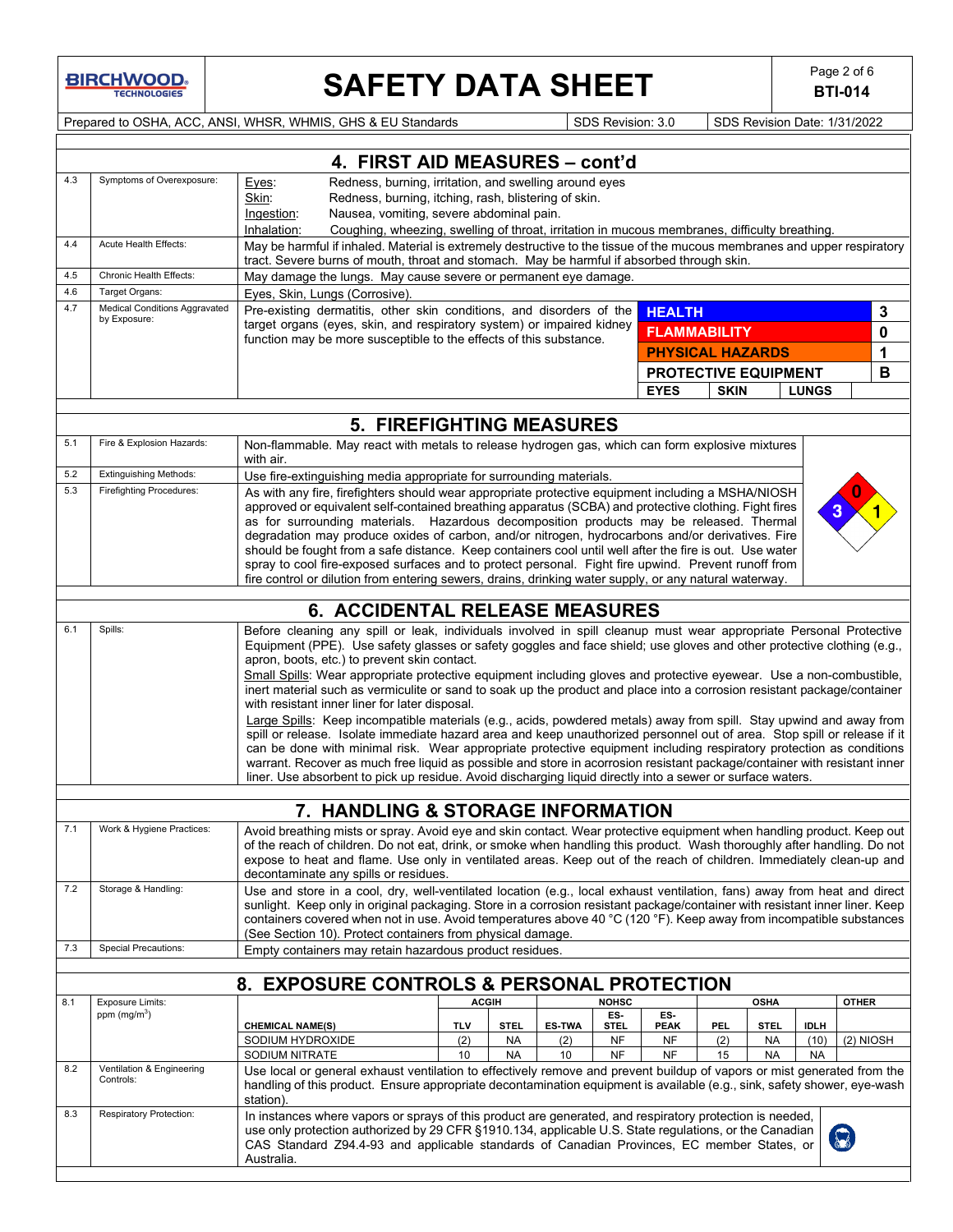**BIRCHWOOD** 

# **SAFETY DATA SHEET** Page 3 of 6

**BTI-014**

Prepared to OSHA, ACC, ANSI, WHSR, WHMIS, GHS & EU Standards SDS Revision: 3.0 SDS Revision Date: 1/31/2022

|              |                                                                | 8. EXPOSURE CONTROLS & PERSONAL PROTECTION - cont'd                                                                                                                                                                                                                                                                                                                |  |
|--------------|----------------------------------------------------------------|--------------------------------------------------------------------------------------------------------------------------------------------------------------------------------------------------------------------------------------------------------------------------------------------------------------------------------------------------------------------|--|
| 8.4          | Eye Protection:                                                | Safety glasses with side shields must be used when handling or using this product. A protective face<br>U CT<br>shield is also recommended.                                                                                                                                                                                                                        |  |
| 8.5          | Hand Protection:                                               | Wear protective, chemical-resistant gloves (e.g., neoprene) when using or handling this product.                                                                                                                                                                                                                                                                   |  |
| 8.6          | <b>Body Protection:</b>                                        | A chemical resistant apron and/or protective clothing are recommended when handling or using this<br>product.                                                                                                                                                                                                                                                      |  |
|              |                                                                |                                                                                                                                                                                                                                                                                                                                                                    |  |
|              |                                                                | 9. PHYSICAL & CHEMICAL PROPERTIES                                                                                                                                                                                                                                                                                                                                  |  |
| 9.1          | Appearance:                                                    | Clear liquid                                                                                                                                                                                                                                                                                                                                                       |  |
| 9.2          | Odor:                                                          | Odorless                                                                                                                                                                                                                                                                                                                                                           |  |
| 9.3          | Odor Threshold:                                                | NA                                                                                                                                                                                                                                                                                                                                                                 |  |
| 9.4          | pH:                                                            | 14.0                                                                                                                                                                                                                                                                                                                                                               |  |
| 9.5<br>9.6   | Melting Point/Freezing Point:<br>Initial Boiling Point/Boiling | <b>NA</b>                                                                                                                                                                                                                                                                                                                                                          |  |
|              | Range:                                                         | $> 100 °C$ ( $> 212 °F$ )                                                                                                                                                                                                                                                                                                                                          |  |
| 9.7          | Flashpoint:                                                    | NA                                                                                                                                                                                                                                                                                                                                                                 |  |
| 9.8          | Upper/Lower Flammability<br>Limits:                            | NA                                                                                                                                                                                                                                                                                                                                                                 |  |
| 9.9          | Vapor Pressure:                                                | NA                                                                                                                                                                                                                                                                                                                                                                 |  |
| 9.10         | Vapor Density:                                                 | NA                                                                                                                                                                                                                                                                                                                                                                 |  |
| 9.11         | Relative Density:                                              | 1.295                                                                                                                                                                                                                                                                                                                                                              |  |
| 9.12<br>9.13 | Solubility:                                                    | Complete (Water)                                                                                                                                                                                                                                                                                                                                                   |  |
| 9.14         | Partition Coefficient (log Pow):<br>Autoignition Temperature:  | NA                                                                                                                                                                                                                                                                                                                                                                 |  |
| 9.15         | Decomposition Temperature:                                     | NA<br><b>NA</b>                                                                                                                                                                                                                                                                                                                                                    |  |
| 9.16         | Viscosity:                                                     | <b>NA</b>                                                                                                                                                                                                                                                                                                                                                          |  |
| 9.17         | Other Information:                                             | Evaporation Rate: $<$ 1.0 (Ethyl Ether = 1.0)                                                                                                                                                                                                                                                                                                                      |  |
|              |                                                                |                                                                                                                                                                                                                                                                                                                                                                    |  |
|              |                                                                | <b>10. STABILITY &amp; REACTIVITY</b>                                                                                                                                                                                                                                                                                                                              |  |
| 10.1         | Stability:                                                     | Stable.                                                                                                                                                                                                                                                                                                                                                            |  |
| 10.2         | Hazardous Decomposition<br>Products:                           | Contact with metals such as aluminum and zinc may produce hydrogen gas.                                                                                                                                                                                                                                                                                            |  |
| 10.3         | Hazardous Polymerization:                                      | Will not occur.                                                                                                                                                                                                                                                                                                                                                    |  |
| 10.4         | Conditions to Avoid:                                           | Incompatible substances.                                                                                                                                                                                                                                                                                                                                           |  |
| 10.5         | Incompatible Substances:                                       | Water-reactive substances, metals (e.g. aluminum, zinc) strong acids, oxidizers.                                                                                                                                                                                                                                                                                   |  |
|              |                                                                | <b>11. TOXICOLOGICAL INFORMATION</b>                                                                                                                                                                                                                                                                                                                               |  |
| 11.1         | Routes of Entry:                                               | Inhalation:<br>Absorption:<br><b>YES</b><br><b>YES</b><br>Ingestion:<br><b>NO</b>                                                                                                                                                                                                                                                                                  |  |
| 11.2         | <b>Toxicity Data:</b>                                          | Sodium Hydroxide: LD <sub>50</sub> (oral, mouse) = 6600 mg/kg; Sodium Hydroxide: LD <sub>50</sub> (oral, rabbit) = 500 mg/kg; Sodium Nitrate:<br>$LD_{50}$ (oral, rat) = 1267 mg/kg; $LD_{50}$ (oral, rabbit) = 2680 mg/kg                                                                                                                                         |  |
| 11.3         | Acute Toxicity:                                                | See Section 4.4                                                                                                                                                                                                                                                                                                                                                    |  |
| 11.4         | Chronic Toxicity:                                              | See Section 4.5                                                                                                                                                                                                                                                                                                                                                    |  |
| 11.5         | Suspected Carcinogen:                                          | NA                                                                                                                                                                                                                                                                                                                                                                 |  |
| 11.6         | Reproductive Toxicity:                                         | This product is not reported to cause reproductive toxicity in humans.                                                                                                                                                                                                                                                                                             |  |
|              | Mutagenicity:<br>Embryotoxicity:                               | This product is not reported to produce mutagenic effects in humans.                                                                                                                                                                                                                                                                                               |  |
|              | Teratogenicity:                                                | This product is not reported to produce embryotoxic effects in humans.<br>This product is not reported to cause teratogenic effects in humans.                                                                                                                                                                                                                     |  |
|              | Reproductive Toxicity:                                         | This product is not reported to cause reproductive effects in humans.                                                                                                                                                                                                                                                                                              |  |
| 11.7         | Irritancy of Product:                                          | See Section 4.2                                                                                                                                                                                                                                                                                                                                                    |  |
| 11.8         | <b>Biological Exposure Indices:</b>                            | <b>NE</b>                                                                                                                                                                                                                                                                                                                                                          |  |
| 11.9         | Physician Recommendations:                                     | Treat symptomatically.                                                                                                                                                                                                                                                                                                                                             |  |
|              |                                                                |                                                                                                                                                                                                                                                                                                                                                                    |  |
|              |                                                                | <b>12. ECOLOGICAL INFORMATION</b>                                                                                                                                                                                                                                                                                                                                  |  |
| 12.1         | Environmental Stability:                                       | No data available.                                                                                                                                                                                                                                                                                                                                                 |  |
| 12.2         | Effects on Plants & Animals:                                   | No data available.                                                                                                                                                                                                                                                                                                                                                 |  |
| 12.3         | Effects on Aquatic Life:                                       | Material is slightly toxic to aquatic organisms on an acute basis (LC50/EC50 between 10 and 100 mg/L in the most sensitive<br>species tested). May increase pH of aquatic systems to >pH 10 which may be toxic to aquatic organisms.<br>Sodium Hydroxide: LC <sub>50</sub> (Oncorhynchus mykiss, 96h) - 45.5 mg/L; LC <sub>50</sub> (Daphnia magna) - 40-240 mg/L. |  |
|              |                                                                |                                                                                                                                                                                                                                                                                                                                                                    |  |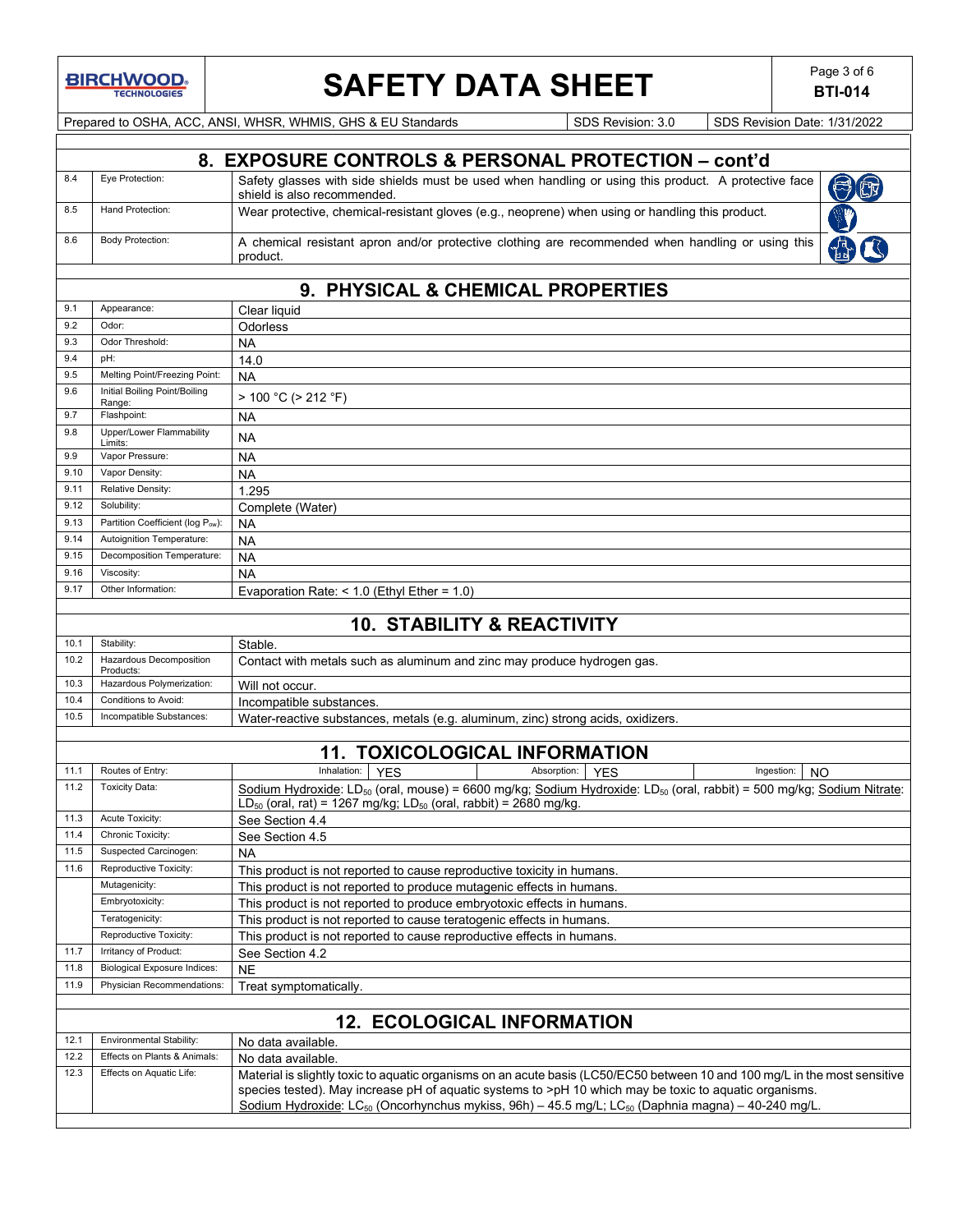

# **SAFETY DATA SHEET** Page 4 of 6

**BTI-014**

Prepared to OSHA, ACC, ANSI, WHSR, WHMIS, GHS & EU Standards Supersons SDS Revision: 3.0 SDS Revision Date: 1/31/2022

|      | <b>13. DISPOSAL CONSIDERATIONS</b> |                                                                                                                                                                                                                                                                                                                                                                                                                                                                              |  |  |  |  |  |  |
|------|------------------------------------|------------------------------------------------------------------------------------------------------------------------------------------------------------------------------------------------------------------------------------------------------------------------------------------------------------------------------------------------------------------------------------------------------------------------------------------------------------------------------|--|--|--|--|--|--|
|      | Waste Disposal:                    | Review current local, state and federal laws, codes, statutes and regulations to determine current status and appropriate<br>disposal method for the ingredients listed in Section 2. Any disposal practice must be in compliance with local, state, and<br>federal laws and regulations. Contact the appropriate agency for specific information. Treatment, transport, storage and<br>disposal of hazardous waste must be provided by a licensed facility or waste hauler. |  |  |  |  |  |  |
| 13.2 | <b>Special Considerations:</b>     | U.S. EPA Hazardous Waste – Characteristic - Corrosive (D002)                                                                                                                                                                                                                                                                                                                                                                                                                 |  |  |  |  |  |  |
|      |                                    |                                                                                                                                                                                                                                                                                                                                                                                                                                                                              |  |  |  |  |  |  |

### **14. TRANSPORTATION INFORMATION** The basic description (ID Number, proper shipping name, hazard class & division, packing group) is shown for each mode of transportation. Additional descriptive information may be required by 49 CFR, IATA/ICAO, IMDG and the CTDGR.<br>14.1 49 CFR (GND): UN3266 CORROSIVE LIQUIDS, BASIC, INORGANIC 14.1 49 CFR (GND): UN3266, CORROSIVE LIQUIDS, BASIC, INORGANIC, N.O.S. (SODIUM HYDROXIDE), 8, III LTD QTY (IP VOL  $\leq 5.0$  L) 14.2 IATA (AIR): UN3266, CORROSIVE LIQUIDS, BASIC, INORGANIC, N.O.S. (SODIUM HYDROXIDE), 8, III, LTD  $\left\langle \widehat{\mathbf{Y}}\right\rangle$ QTY (IP VOL ≤ 0.5 L), PI Y841 14.3 IMDG (OCN): UN3266, CORROSIVE LIQUIDS, BASIC, INORGANIC, N.O.S. (SODIUM HYDROXIDE), 8, III, LTD QTY (IP VOL  $\leq 5.0$  L) 14.4 TDGR (Canadian GND): UN3266, CORROSIVE LIQUIDS, BASIC, INORGANIC, N.O.S. (SODIUM HYDROXIDE), 8, III, LTD QTY (IP VOL  $\leq 5.0$  L) 14.5 ADR/RID (EU): UN3266, CORROSIVE LIQUIDS, BASIC, INORGANIC, N.O.S. (SODIUM HYDROXIDE), 8, III, LTD QTY (IP VOL  $\leq 5.0$  L) 14.6 SCT (MEXICO): UN3266, LIQUIDOS CORROSIVOS, BASICO, INORGANICO, N.E.P. (HIDROXIDO DE SODIO), 8, III, CANTIDAD LIMITADA (IP VOL ≤ 5.0 L) 14.7 ADGR (AUS): UN3266, CORROSIVE LIQUIDS, BASIC, INORGANIC, N.O.S. (SODIUM HYDROXIDE), 8, III, LTD QTY (IP VOL  $\leq 5.0$  L) **15. REGULATORY INFORMATION** 15.1 SARA Reporting<br>Requirements: This product does not contain any substances subject to SARA Title III, sections 302 or 313 reporting requirements. 15.2 SARA TPQ: There are no specific Threshold Planning Quantities for the components of this product. 15.3 | TSCA Inventory Status: The components of this product are listed on the TSCA Inventory 15.4 CERCLA Reportable Quantity: Sodium Hydroxide: 1,000 lbs (454 kg) 15.5 Other Federal Requirements: NA<br>15.6 Other Canadian Regulations: Thi This product has been classified according to the hazard criteria of the HPR and the SDS contains all of the information required by the HPR. The components of this product are listed on the DSL/NDSL. None of the components of this product are listed on the Priorities Substances List. WHMIS Class E (corrosive material). WHMIS Class D2B (materials causing other toxic effects).

15.7 State Regulatory Information: Sodium Hydroxide is found on the following state criteria lists: Florida Toxic Substances List (FL), Massachusetts

15.8 Other Requirements: This product is found on the following inventory lists: Australia - AICS, China – IECSC, Europe – ELINCS/EINEC,

Japan – ENCS; Korea – KECI; New Zealand – NZIoC; {Philippines – PICCS; USA – TSCA

more information go to www.P65Warnings.ca.gov

Pennsylvania Right-to-Know List (PA), and Washington Permissible Exposures List (WA). Sodium Nitrate is found on the following state criteria lists: FL, MA, MN, PA, WA.

Hazardous Substances List (MA), Minnesota Hazardous Substances List (MN), New Jersey Right-to-Know List (NJ),

No other ingredients in this product, present in a concentration of 1.0% or greater, are listed on any of the following state criteria lists: California Proposition 65 (CA65), Delaware Air Quality Management List (DE), Florida Toxic Substances List (FL), Massachusetts Hazardous Substances List (MA), Michigan Critical Substances List (MI), Minnesota Hazardous Substances List (MN), New Jersey Right-to-Know List (NJ), New York Hazardous Substances List (NY), Pennsylvania Right-to-Know List (PA), Washington Permissible Exposures List (WA), Wisconsin Hazardous Substances List (WI). This product does not contain any chemicals known to the State of California to cause cancer or other reproductive harm. For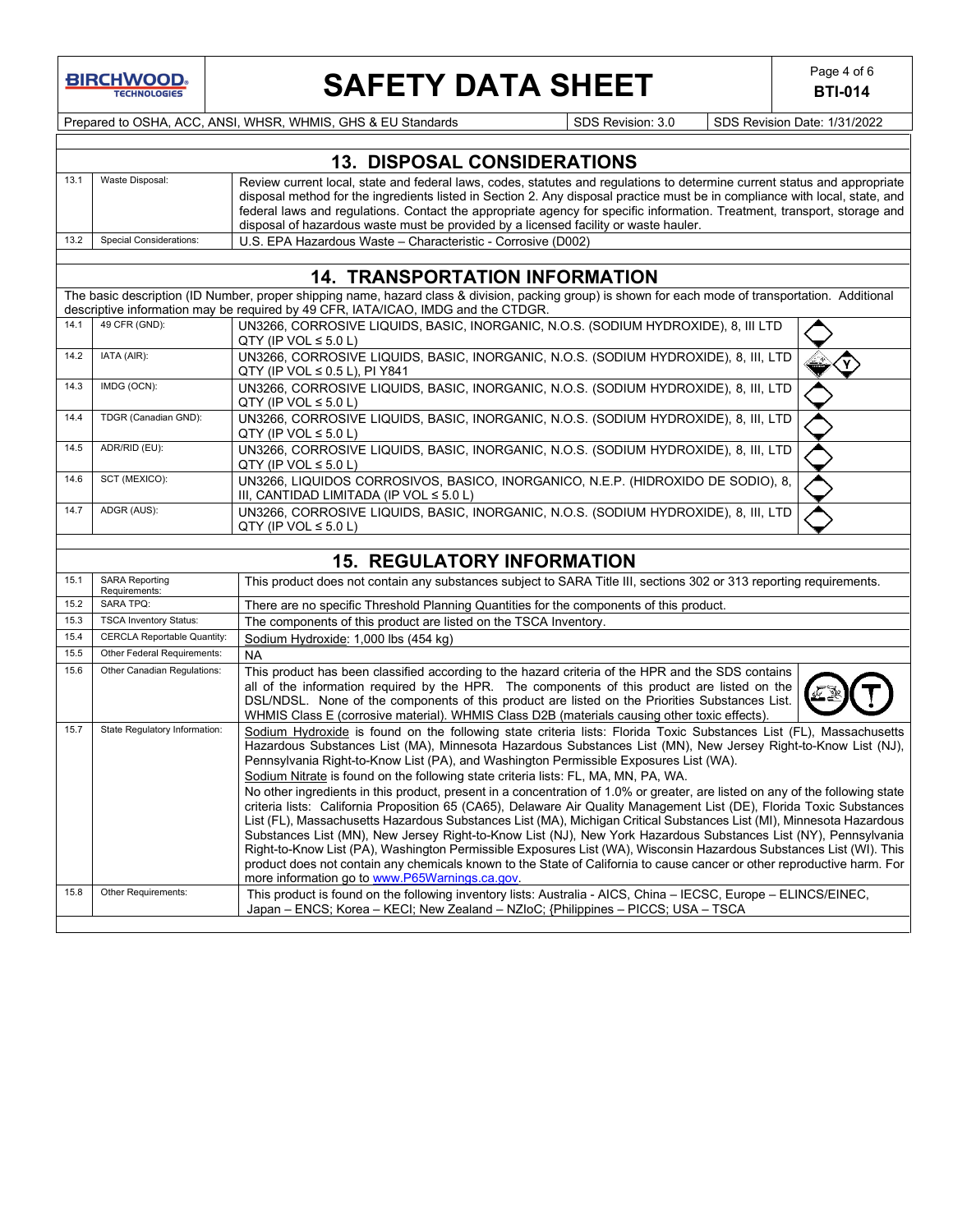

# **SAFETY DATA SHEET** Page 5 of 6

**BTI-014**

Prepared to OSHA, ACC, ANSI, WHSR, WHMIS, GHS & EU Standards Superinted SDS Revision: 3.0 SDS Revision Date: 1/31/2022

|      | <b>16. OTHER INFORMATION</b>                                                                                                                                                                                                                                                                                                                                                                                                                                                                                                                                                                                                                                                                                                                                                                                                                                                                                                                                                                                                      |                                                                                                                                                                                                                                                                                                                                                                                                                                                                                                                                                                                                                                                                                                                                                          |                                         |  |  |  |  |  |  |
|------|-----------------------------------------------------------------------------------------------------------------------------------------------------------------------------------------------------------------------------------------------------------------------------------------------------------------------------------------------------------------------------------------------------------------------------------------------------------------------------------------------------------------------------------------------------------------------------------------------------------------------------------------------------------------------------------------------------------------------------------------------------------------------------------------------------------------------------------------------------------------------------------------------------------------------------------------------------------------------------------------------------------------------------------|----------------------------------------------------------------------------------------------------------------------------------------------------------------------------------------------------------------------------------------------------------------------------------------------------------------------------------------------------------------------------------------------------------------------------------------------------------------------------------------------------------------------------------------------------------------------------------------------------------------------------------------------------------------------------------------------------------------------------------------------------------|-----------------------------------------|--|--|--|--|--|--|
| 16.1 | Other Information:<br>DANGER! HARMFUL IF SWALLOWED, CAUSES SEVERE SKIN BURNS AND EYE DAMAGE. MAY BE CORROSIVE<br>TO METALS. Keep only in original packaging. Do not breathe dust or mist. Wash hands and exposed skin areas with soap<br>and warm water thoroughly after handling. Do not eat, drink or soke when using this product. Wear protective gloves/<br>protective clothing/eye protection/face protection. IF SWALLOWED: Rinse mouth. Do NOT induce vomiting. IF ON SKIN:<br>Take off immediately all contaminated clothing. Immediately rinse with water for several minutes. Get emergency medical<br>help immediately. IF IN EYES: Rinse cautiously with water for several minutes. Remove contact lenses, if present and<br>easy to do. Continue rinsing. Specific treatment see section 4 (first aid) of this SDS. Absorb spillage to prevent material-<br>damage. Store in a corrosion resistant package/container with a resistant inner liner. Store locked up. KEEP LOCKED UP<br>AND OUT OF REACH OF CHILDREN. |                                                                                                                                                                                                                                                                                                                                                                                                                                                                                                                                                                                                                                                                                                                                                          |                                         |  |  |  |  |  |  |
| 16.2 | Terms & Definitions:                                                                                                                                                                                                                                                                                                                                                                                                                                                                                                                                                                                                                                                                                                                                                                                                                                                                                                                                                                                                              | See last page of this Safety Data Sheet.                                                                                                                                                                                                                                                                                                                                                                                                                                                                                                                                                                                                                                                                                                                 |                                         |  |  |  |  |  |  |
| 16.3 | Disclaimer:                                                                                                                                                                                                                                                                                                                                                                                                                                                                                                                                                                                                                                                                                                                                                                                                                                                                                                                                                                                                                       | This Safety Data Sheet is offered pursuant to OSHA's Hazard Communication Standard, 29 CFR §1910.1200. Other<br>government regulations must be reviewed for applicability to this product. To the best of ShipMate's & Birchwood<br>Technologies' knowledge, the information contained herein is reliable and accurate as of this date; however, accuracy,<br>suitability or completeness is not guaranteed and no warranties of any type, either expressed or implied, are provided.<br>The information contained herein relates only to the specific product(s). If this product(s) is combined with other materials,<br>all component properties must be considered. Data may be changed from time to time. Be sure to consult the latest<br>edition. |                                         |  |  |  |  |  |  |
| 16.4 | Prepared for:                                                                                                                                                                                                                                                                                                                                                                                                                                                                                                                                                                                                                                                                                                                                                                                                                                                                                                                                                                                                                     | <b>Birchwood Technologies</b><br>7900 Fuller Road<br>Eden Prairie, MN 55344 USA<br>Tel: +1 (952) 937-7900<br>Fax: +1 (952) 937-7979<br>http://www.birchwoodtechnologies.com                                                                                                                                                                                                                                                                                                                                                                                                                                                                                                                                                                              | <b>BIRCHWOOD</b><br><b>TECHNOLOGIES</b> |  |  |  |  |  |  |
| 16.5 | Prepared by:                                                                                                                                                                                                                                                                                                                                                                                                                                                                                                                                                                                                                                                                                                                                                                                                                                                                                                                                                                                                                      | ShipMate, Inc.<br>P O Box 787<br>Sisters, Oregon 97759-0787 USA<br>Tel: +1 (310) 370-3600<br>Fax: +1 (310) 370-5700<br>http://www.shipmate.com                                                                                                                                                                                                                                                                                                                                                                                                                                                                                                                                                                                                           | Training & Consulting                   |  |  |  |  |  |  |